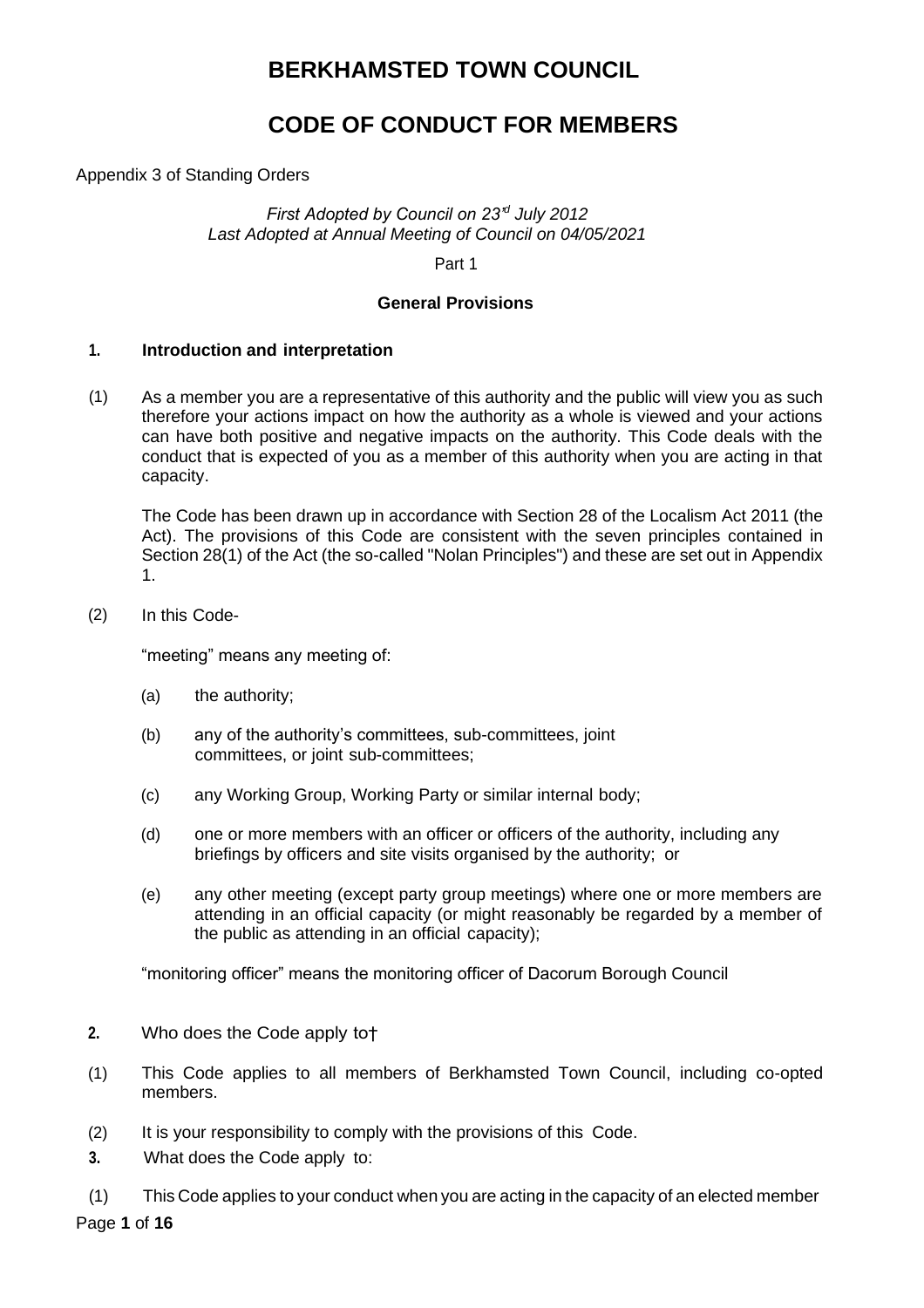# **CODE OF CONDUCT FOR MEMBERS**

#### Appendix 3 of Standing Orders

or co-opted member of the Council or its Committees and Sub-Committees.

- (2) You must comply with this Code whenever you-
	- (a) conduct the business of the authority (which, in this Code, includes the business of the office to which you are elected or appointed); or
	- (b) act, claim to act or give the impression you are acting as a representative of the authority,

and references to your official capacity are construed accordingly.

- (3) This Code does not have effect inrelation to your conduct other than where it is in your official capacity.
- (4) Where you act as a representative of the authority-
	- (a) on another relevant authority, you must, when acting for that other authority, comply with that other authority's code of conduct; or
	- (b) on any other body, you must, when acting for that other body, comply with this Code, except and insofar as it conflicts with any other lawful obligations to which that other body may be subject.

#### **4. General Obligations**

- (1) You must treat others with respect.
- (2) You must not
	- (a) do anything which may cause your authority to breach any of the equality enactments;
	- (b) bully any person;
	- (c) intimidate or attempt to intimidate any person who is or is likely tobe:
		- (i) a complainant,
		- (ii) a witness, or
		- (iii) involved in the administration of any investigation orproceedings,

in relation to an allegation that a member (including yourself) has failed to comply with his or her authority's code of conduct; or

- (d) do anything which comprises or is likely to compromise the impartiality of those who work for, or on behalf of, the authority.
- **5.** Confidential Information

You must not-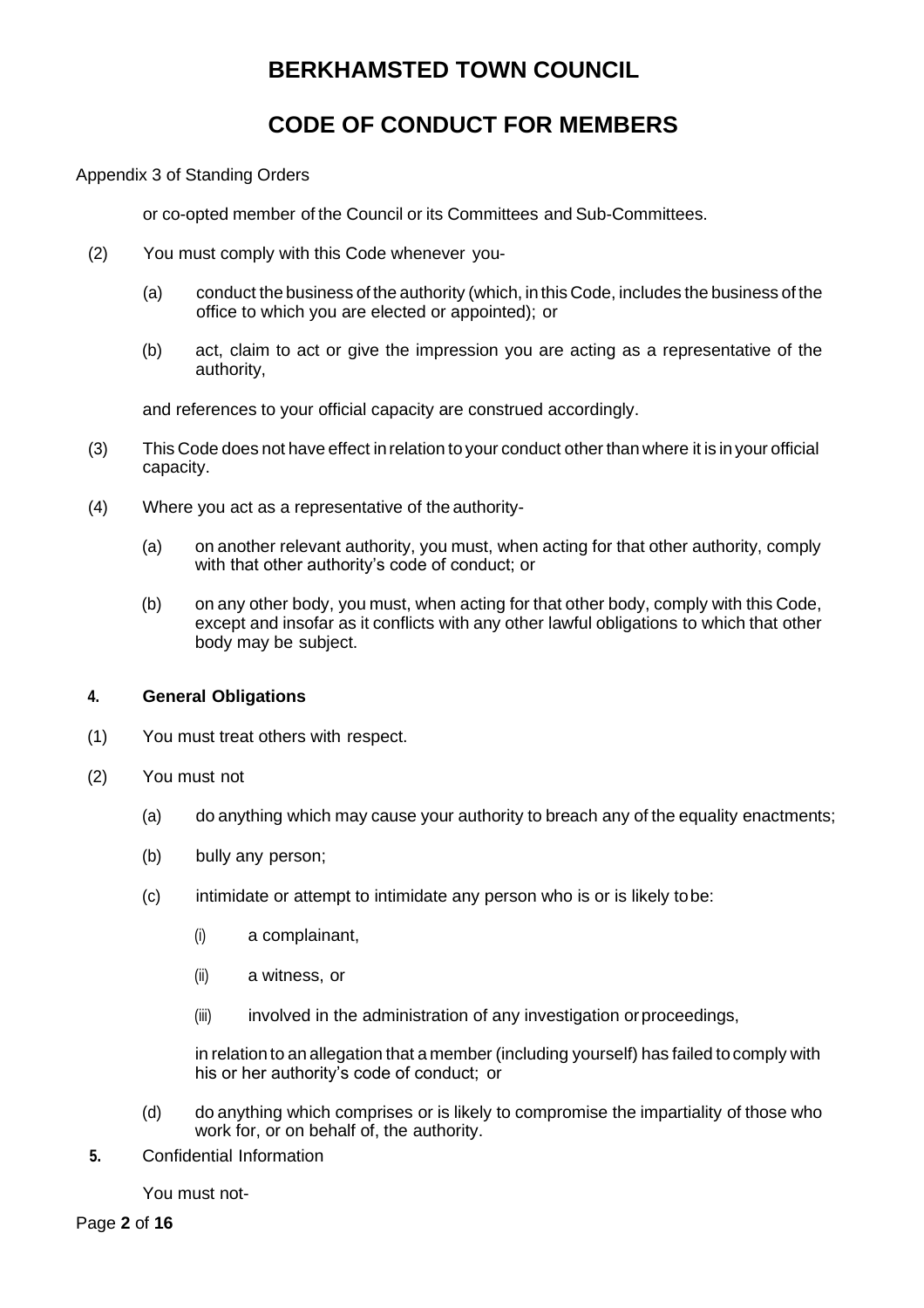# **CODE OF CONDUCT FOR MEMBERS**

#### Appendix 3 of Standing Orders

- (a) disclose information given to you in confidence by anyone, or information acquired by you which you believe, or ought reasonably to be aware, is of a confidential nature, except where-
	- (i) you have the consent of a person authorised to give it;
	- (ii) you are required by law to do so;
	- (iii) the disclosure is made to a third party for the purpose of obtaining professional advice provided that the third party agrees not to disclose the information to any other person; or
	- (iv) the disclosure is-
		- (aa) reasonable and in the public interest; and
		- (bb) made in good faith and in compliance with the reasonable requirements of the authority; or
	- (b) prevent another person from gaining access to information to which that person is entitled by law.

#### **6. Not bringing the authority into disrepute**

You must not conduct yourself in a manner which could reasonably be regarded as bringing your office or the authority into disrepute.

#### **7. Conferring an advantage or disadvantage**

You-

- (a) must not use or attempt to use your position as a member improperly to confer on or secure for yourself or any other person, an advantage or disadvantage; and
- (b) must, when using or authorising the use by others of the resources of the authority-
	- (i) act in accordance with the authority's reasonable requirements;
	- (ii) ensure that such resources are not used improperly for political purposes (including party political purposes); and
- (c) must have regard to any applicable Local Authority Code of Publicity made under the Local Government Act 1986.

#### **8. Decision-making**

(1) Whenreaching decisions onanymatter youmusthave regard toanyrelevant advice provided to you by-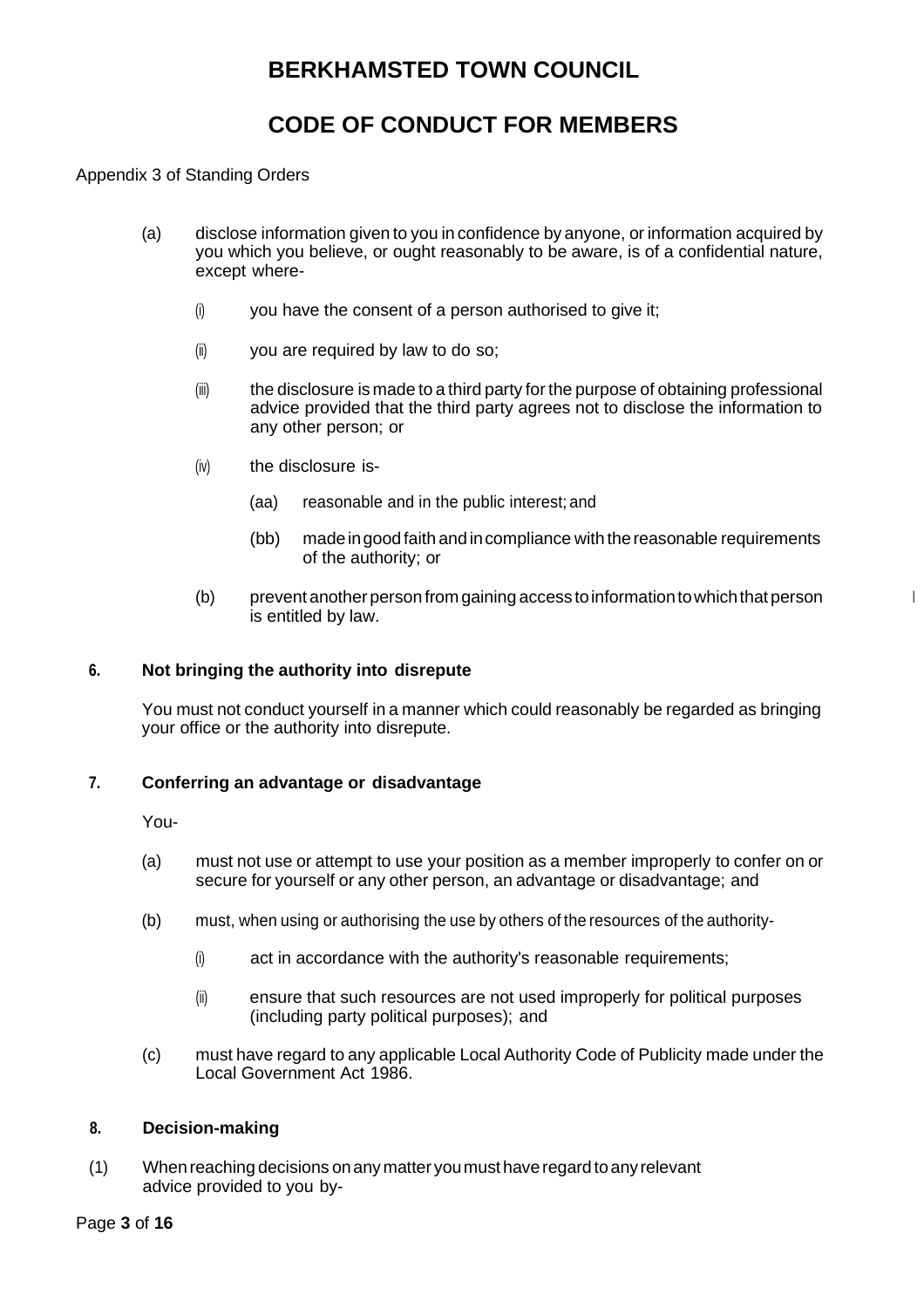### **CODE OF CONDUCT FOR MEMBERS**

Appendix 3 of Standing Orders

- (a) the authority's Proper officer (the Clerk to the Council);
- (b) the authority's Responsible Financial Officer (if applicable); or
- (c) the authority's Monitoring Officer.

where that officer is acting pursuant to his or her statutory duties.

(2) You must give reasons for all decisions in accordance with any statutory requirements and any reasonable additional requirements imposed by the authority.

#### Part 2

#### Members' **Interests**

#### **9. Disclosable Pecuniary Interests**

You have a disclosable pecuniary interest in any business of the authority if it is of a description set out in Appendix 2 and is either-

- (a) an interest of yours, or
- (b) an interest of-
	- (i) your spouse or civil partner,
	- $\overline{f}$  a person with whom you are living as husband or wife, or
	- (iii) a person with whom you are living as if you were civil partners,

and you are aware that that other person has the interest.

#### **10. Other Personal Interests**

- (1) You have a personal interest in any business of the authority where either:
	- (a) it relates to or is likely to affect:
		- (i) any body of which you are a member or in a position of general control or management and to which you are appointed or nominated by the authority;
		- (ii) any body:
			- (aa) exercising functions of a public nature;
			- (bb) directed tocharitable purposes; or
			- (cc) one of whose principal purposes includes the influence of public opinion or policy (including any political party or trade union)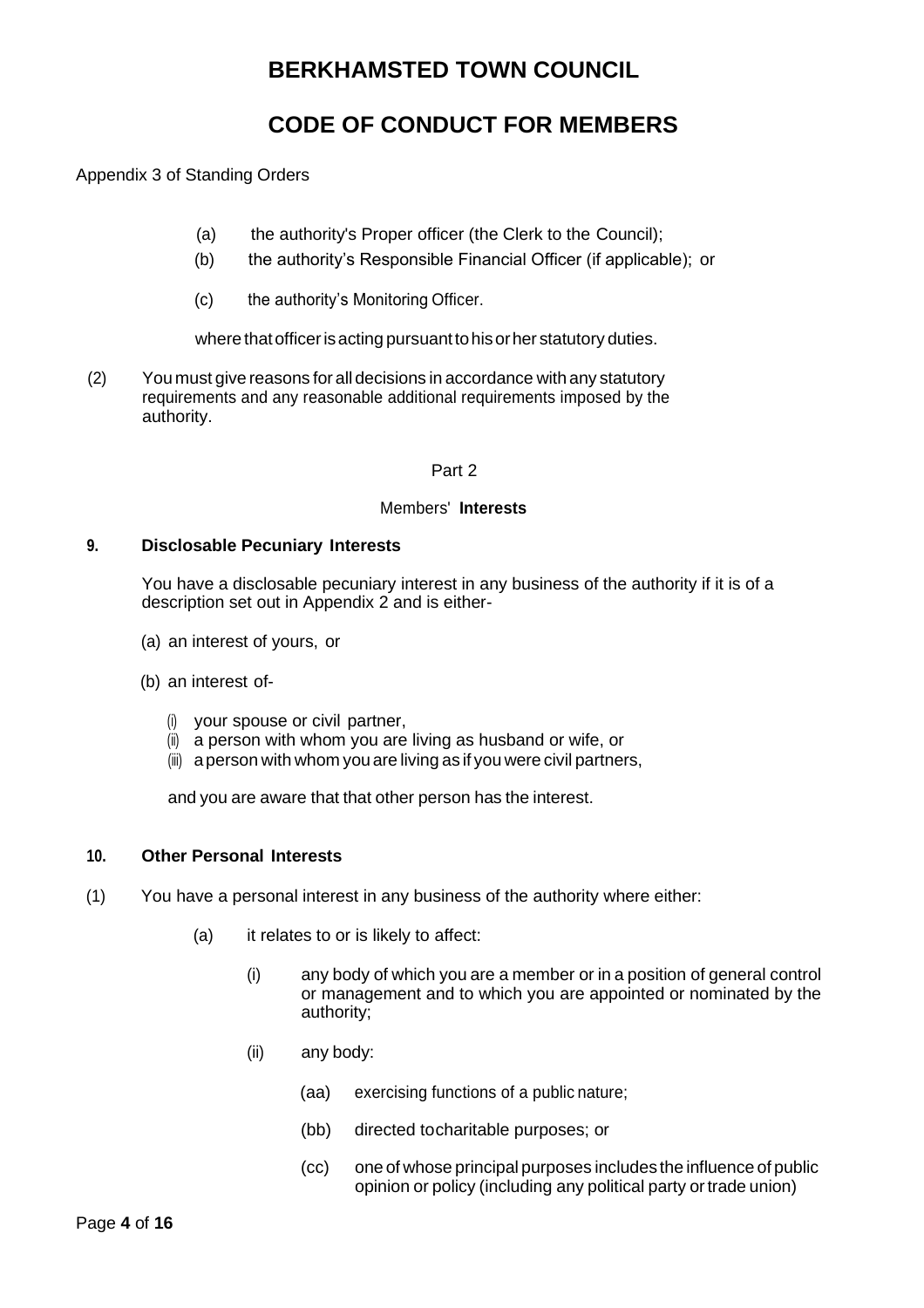### **CODE OF CONDUCT FOR MEMBERS**

Appendix 3 of Standing Orders

of which you are a member or in a position of general control or management;

- (iii) the interests of any person from whom you have received a gift or hospitality with an estimated \/aIue of at least £25;
- (iv) the name of theperson who employs or has appointed you, thename of any firm in which you are a partner, and the name of any company for which you are a remunerated director; or
- (b) a decision in relation to that business might reasonably be regarded as affecting your well-being or financial position or the well-being or financial position of a relevant person to a greater extent than the majority of other council tax payers, ratepayers orinhabitants ofthe authority's area affected by the decision;
- (2) In sub-paragraph (1) (b), a relevant person is a member of your family or any person with whom you have a close association.

#### **11. Disclosure of Personal Interests**

- (1) Where you have a personal interest in any business of the authority and you attend a meeting of the authority at which the business is to be considered, you must disclose to that meeting the existence and nature of that interest before the commencement of that consideration, or when the interest becomes apparent.
- (2) Where you have a personal interest in any business which relates to or is likely to affect a body described inparagraph 10(1)(a)(i) —i.e. abody towhich youhave been appointed asthe authority's nominee - or 10(1)(a)(ii)(aa) — i.e. a body exercising functions of a public nature of which you are a member or in a position of general control or management - you need only disclose to the meeting the existence and nature of that interest if and when you address the meeting on that business.
- (3) Where you have a personal interest in any business of the authority of the type mentioned in paragraph 10(1)(a)(iii) - i.e. where you have received a gift or hospitality from a person worth at least £25 - you need not disclose the nature and existence of that interest to the meeting if the interest was registered more than three years before the date of the meeting.
- (4) Sub-paragraph (1) only applies where you are aware or ought reasonably to be aware of the existence of the personal interest.
- (5) Where you have a personal interest but, by virtue of paragraph 16, sensitive information relating to it is not registered in the authority's Register of Members' Interests, you must indicate to the meeting that you have a personal interest, but need not disclose the sensitive information to the meeting.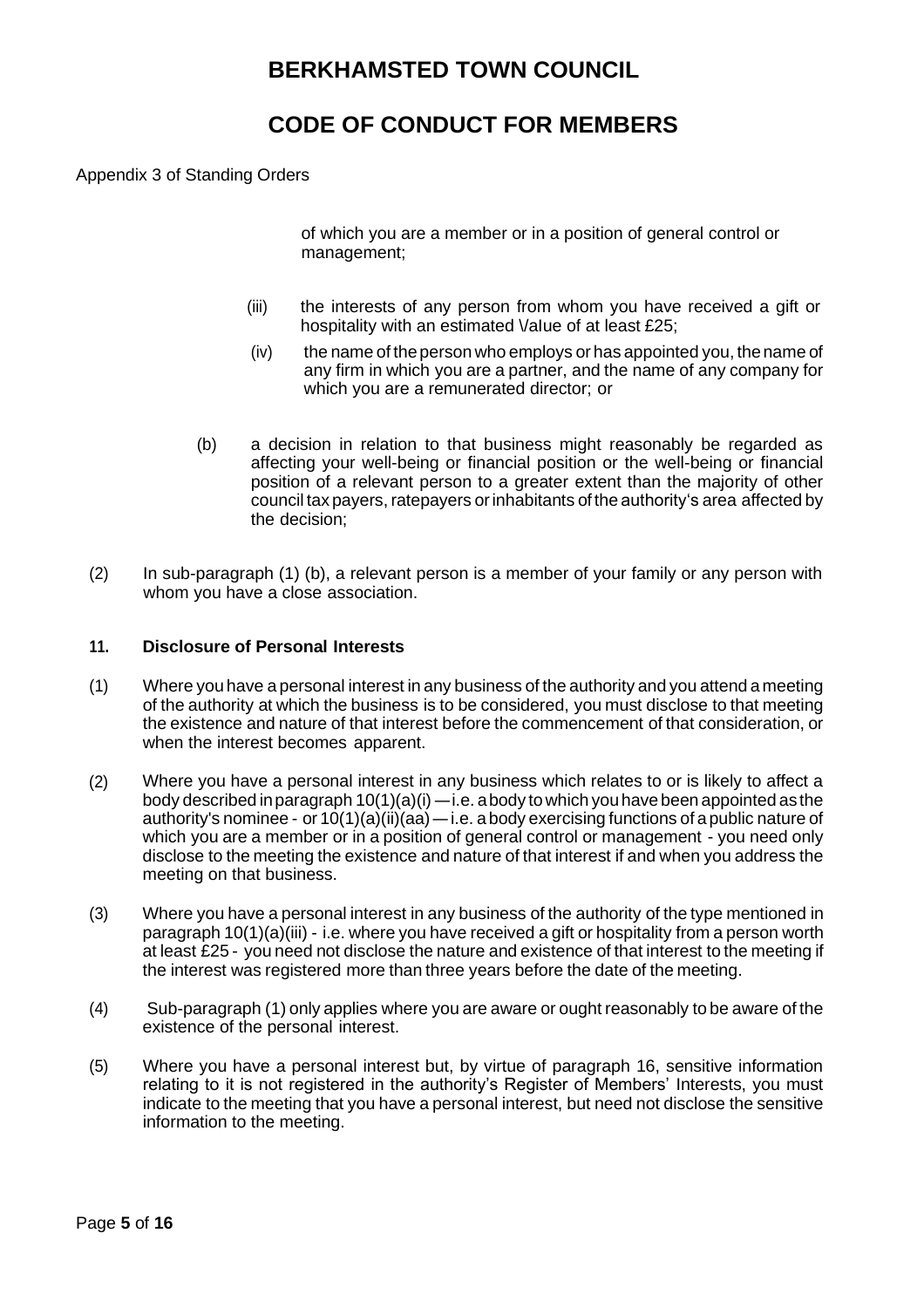# **CODE OF CONDUCT FOR MEMBERS**

Appendix 3 of Standing Orders

#### **12. Prejudicial Interests Generally**

- (1) Subject to sub-paragraph (2), where you have a personal interest in any business of the authority you also have a prejudicial interest in that business where the interest is one which a member of the public with knowledge of the relevant facts would reasonably regard as so significant that it is likely to prejudice your judgement of the public interest.
- (2) You do not have a prejudicial interest in any business of the authority where that business
	- (a) does not affect your financial position or the financial position of a person or body described in paragraph 10;
	- (b) does not relate to the determining of any approval, consent, licence, permission or registration in relation to you or any person or body described in paragraph 10; or
	- (c) relates to the functions of the authority in respect of
		- (i) housing, where youare a tenant of your authority provided that those functions do not relate particularly to your tenancy or lease;
		- (ii) statutory sick pay under Part XI of the Social Security Contributions and Benefits Act 1992, where you are in receipt of, or are entitled to the receipt of, such pay;
		- (iv) an allowance, payment or indemnity given to members;
		- (v) any ceremonial honour given to members; and
		- (vi) setting council tax or a precept under the Local Government Finance Act 1992.

#### **13.** Effect **of prejudicial interests on participation**

- (1) Where youhave aprejudicial interest inany business oftheauthority under paragraph 12 which is to be considered at a meeting at which you are present-
	- (a) you must, unless paragraph 16 applies (sensitive information) disclose the existence and nature of the interest in accordance with paragraph 11(1)

and, unless the meeting is a Council meeting, you must move to the public seating area until that business has been concluded;

- (b) you must not, unless you have obtained dispensation from the " monitoring officer, participate in any discussion or voting on the matter, except that you may still make representations, answer questions or give evidence relating to the business, provided the public are also allowed to attend the meeting for the same purpose; and
- (c) youmustnot seek improperly toinfluence adecision aboutthat business.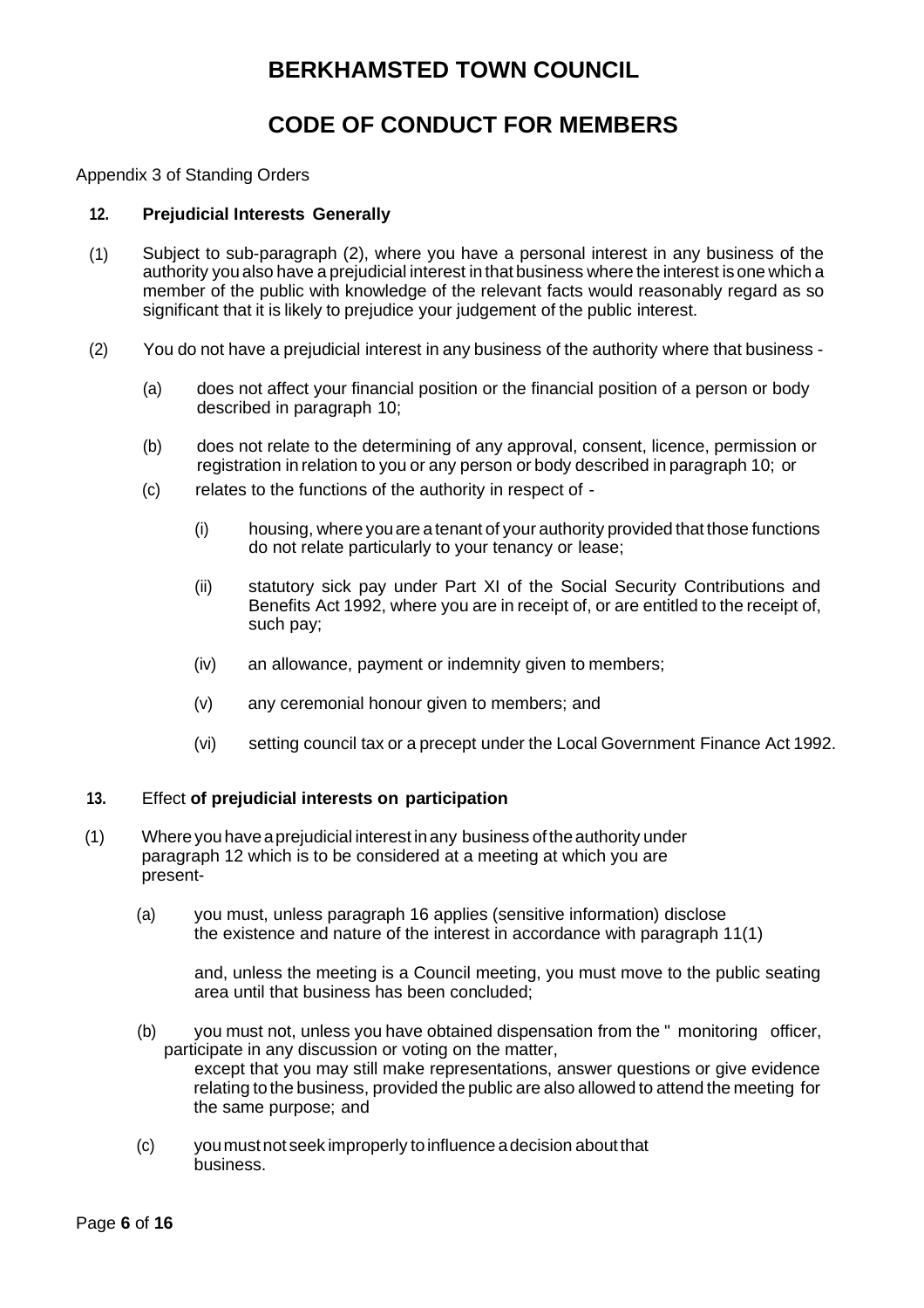# **CODE OF CONDUCT FOR MEMBERS**

Appendix 3 of Standing Orders

#### **14. Effect of Disclosable Pecuniary Interests on Participation**

- (1) If present at a meeting and you are aware that you have a disclosable pecuniary interest under paragraph 9 in any matter to be considered, or being considered at the meeting, you must not, unless you have obtained dispensation from the monitoring officer-
	- (a) participate, or participate further, inanydiscussion ofthematter atthe meeting, or
	- (b) participate in any vote, orfurther vote, taken onthematter at the meeting,

and, unless the meeting is a Council meeting, you must move to the public seating area until that business has been concluded; and

- (c) youmust not seek improperly toinfluence adecision aboutthat business
- (2) If a function of the authority may be discharged by a member acting alone and you have a disclosable pecuniary interest in any matter to be dealt with or being dealt with in the course of discharging that function you may not take any steps or any further steps in relation to the matter (except for the purpose of enabling the matter to be dealt with otherwise than by yourself)

#### Part 3

#### **Registration of Members' Interests**

- **15.** Registration of members' interests
- (1) Subject to paragraph 16, you must, within 28 days of
	- (a) this Code being adopted by the authority; or
	- (b) your election or appointment to office (where that is later),

register in the authority's Register of Members' Interests (maintained by the monitoring officer under Section 29(1)) of the Act details of any-

- (i) disclosable pecuniary interests as referred to in paragraph 9that you may have , or your spouse, civil partner or person withwhom you live asif they were your spouse or civil partner may have in so far as you are aware of their interests at that time
- (ii) other personal interests that you may have where they fall within a category mentioned in paragraph 10(1)(a)

by providing written notification to the monitoring officer.

(2) Subject to paragraph 16, you must, within 28 days of becoming aware of any new disclosable pecuniary interest or other personal interest or change to any existing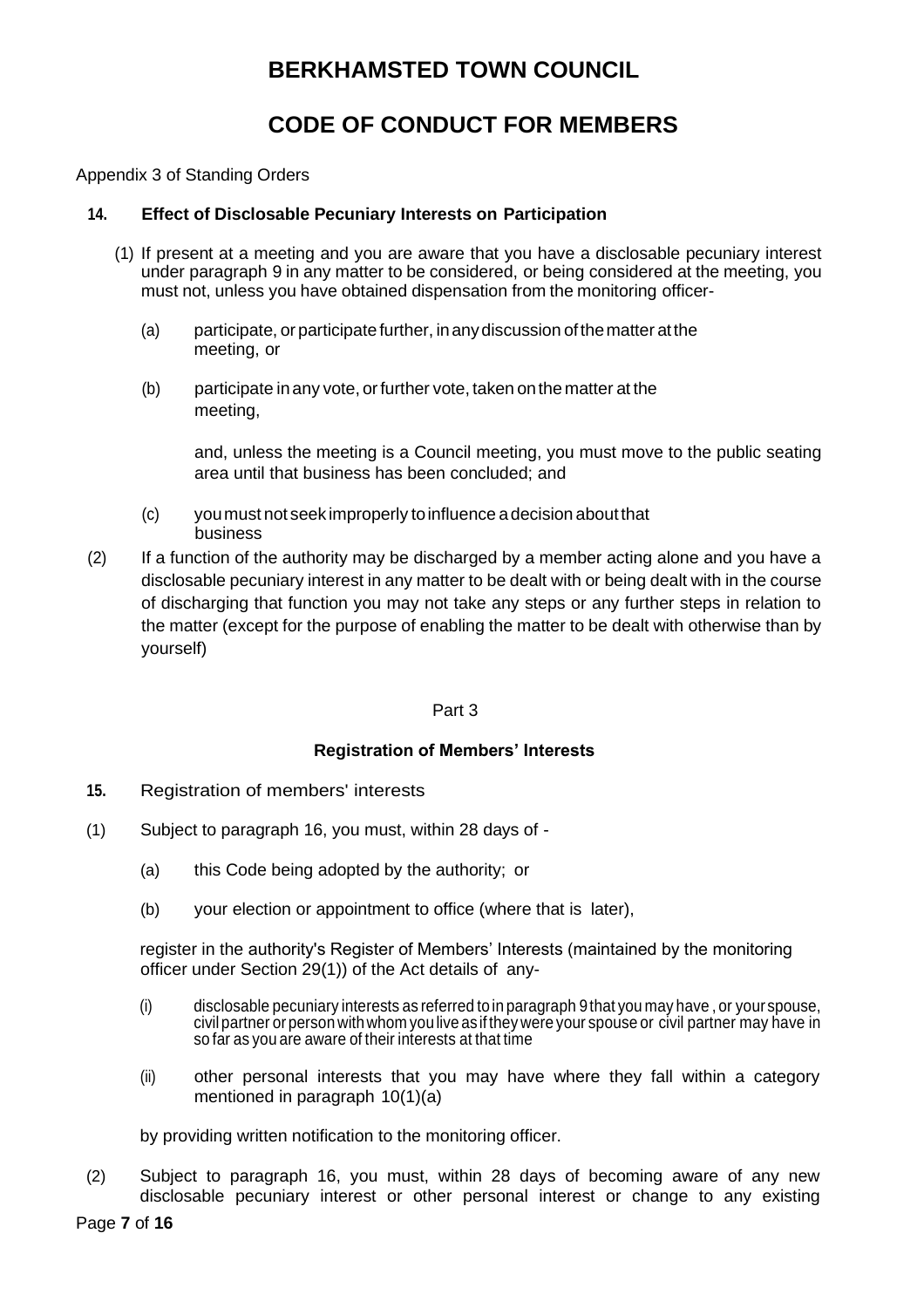### **CODE OF CONDUCT FOR MEMBERS**

#### Appendix 3 of Standing Orders

disclosable pecuniary interest or other personal interest registered under paragraph (1), register details of that new interest or change by providing written notification to the monitoring officer.

#### **16. Sensitive information**

- (1) Where you and the monitoring officer both consider that the information relating to any of your interests (whether or not a disclosable pecuniary interest) is sensitive information then copies of the register that are made available for inspection, and any published version should not include details of the interest but may state that you have an interest details of which *are* withheld under Section 32(2) of the Act and/or this paragraph.
- (2) You must, within 28 days of becoming aware of any change of circumstances which means that details excluded under paragraph (1) are no longer sensitive information, notify the monitoring officer asking that the details be included in the authority's Register of Members' Interests.
- (3) In this Code, "sensitive information" means information which if disclosed or made available for inspection by the public could lead you, or a person connected with you, to being subject to violence or intimidation.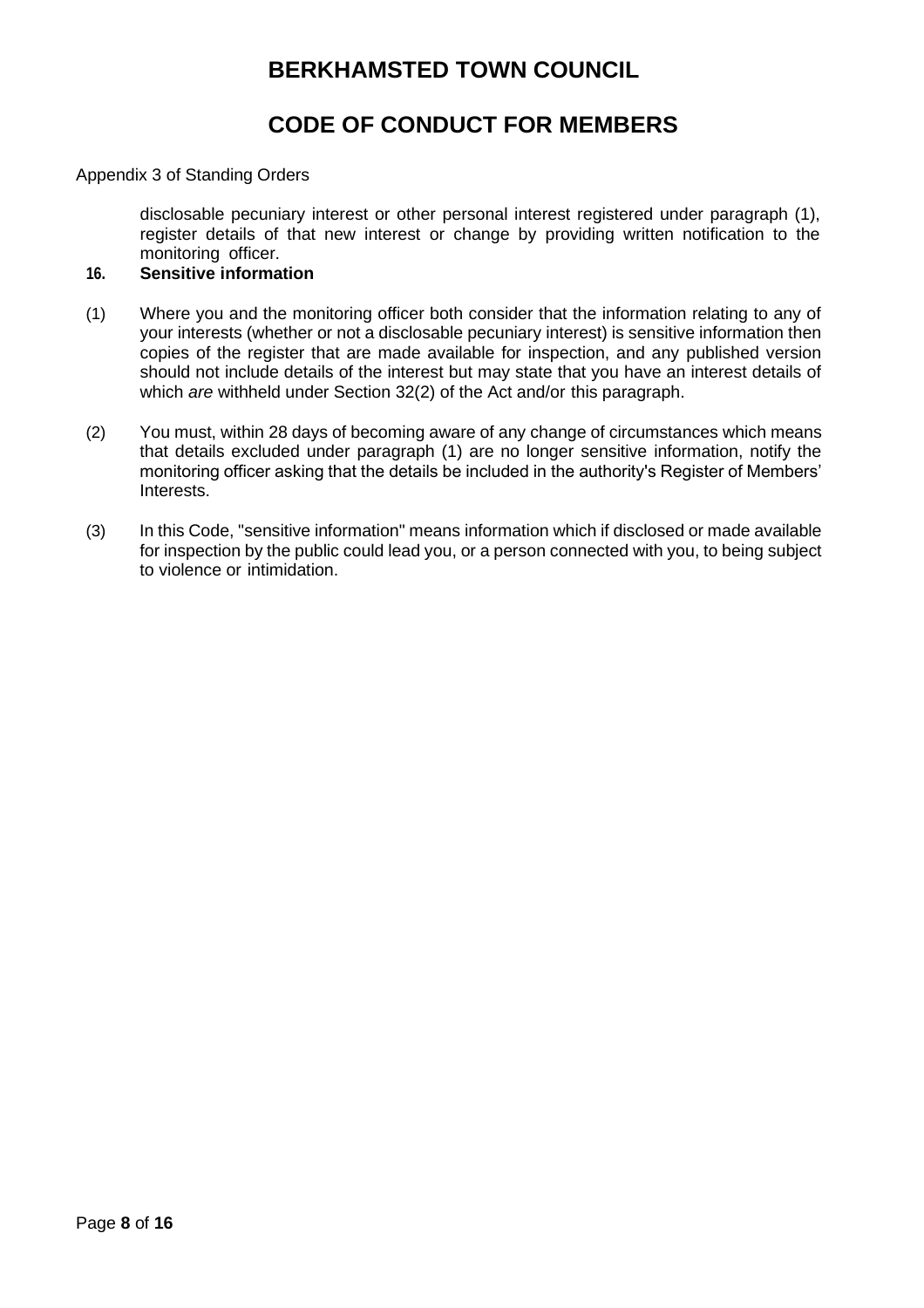# **CODE OF CONDUCT FOR MEMBERS**

Appendix 3 of Standing Orders

CODE OF CONDUCT

### APPENDIx 1

### THE NOLAN PRINCIPLES AND SECTION 28(1) OF THE LOCALISM ACT 2011

#### **SELFLESSNESS**

Members shouldonlyservethepublicinterestandshouldneverimproperlyconferan advantage or disadvantage on any person

#### **INTEGRITY**

Membersshouldnotplacethemselvesinsituationswheretheirintegritymaybequestioned, should notbehave improperly and should on all occasions avoid the appearance of such behaviour

#### **OBJECTIVITY**

Members should make decisions on merit, including when making appointments, awarding contracts or recommending individuals for rewards or benefits.

#### ACCOUNTABILITY

Members should be accountable to the public for their actions and the manner in which they carry out their responsibilities and should co-operate fully and honestly with any scrutiny appropriate to their particular office.

#### **OPENNESS**

Members should be as open as possible about their actions and those of the Council and should be prepared to give reasons for those actions.

#### **HONESTY**

Membersshouldnotplacethemselvesinsituationswheretheirhonestymaybequestioned, should notbehave improperly and should, onalloccasions, avoidtheappearance ofsuch behaviour.

#### LEADERSHIP

Members should promote and support these principles by leadership, and by example, and should act in a way that secures or preserves public confidence.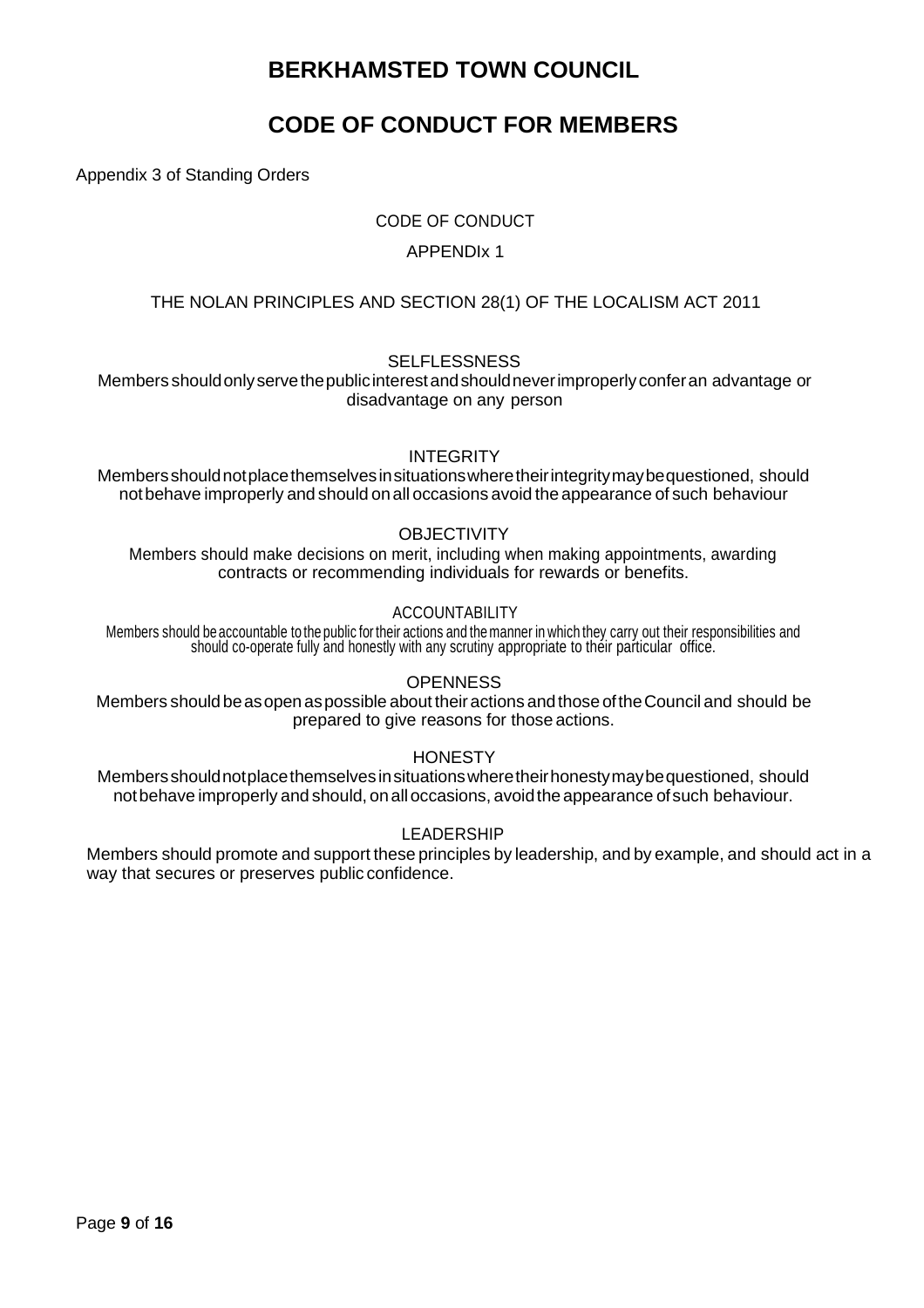### **CODE OF CONDUCT FOR MEMBERS**

Appendix 3 of Standing Orders

Appendix 2

Disclosable Pecuniary Interests

The duties to register, disclose and not to participate in respect of any matter in which a member has a Disclosable Pecuniary Interest are set out in Chapter 7 of the Localism Act 2011.

Disclosable pecuniary interests are defined in the Relevant Authorities (Disclosable Pecuniary Interests) Regulations 2012 as follows -

| Interest                                             | Prescribed description                                                                                                                                                                                                                                                                                                                                                                                                                        |
|------------------------------------------------------|-----------------------------------------------------------------------------------------------------------------------------------------------------------------------------------------------------------------------------------------------------------------------------------------------------------------------------------------------------------------------------------------------------------------------------------------------|
| Employment, office, trade, profession or<br>vacation | Any employment, office, trade, profession or vocation<br>carried on for profit or gain.                                                                                                                                                                                                                                                                                                                                                       |
| Sponsorship                                          | Any payment or provision of any other financial benefit<br>(other than from the relevant authority) made or<br>provided within the relevant period in respect of any<br>expenses incurred by M in carrying out duties as a<br>member, or towards the election expenses of M.<br>This includes any payment or financial benefit from a<br>trade union within the meaning of the Trade Union and<br>Labour Relations (Consolidation) Act 1992). |
| Contracts                                            | Any contract which is made between the relevant<br>person (or a body in which the relevant person has a<br>beneficial interest) and the relevant authority-<br>(a) under which goods or services are to be provided<br>or works are to be executed; and<br>(b) which has not been fully discharged.                                                                                                                                           |
| Land                                                 |                                                                                                                                                                                                                                                                                                                                                                                                                                               |
| Licences                                             | Any beneficial interest in land which is within the area<br>of the relevant authority.                                                                                                                                                                                                                                                                                                                                                        |
| Corporate tenancies                                  | Any licence (alone or jointly with others) to occupy<br>land in the area of the relevant authority for a month or<br>longer.                                                                                                                                                                                                                                                                                                                  |
| <b>Securites</b>                                     | Any tenancy where (to M's knowledge)-<br>(a) the landlord is the relevant authority; and<br>(b) the tenant is a body in which the relevant person<br>has a beneficial interest.                                                                                                                                                                                                                                                               |
|                                                      | Any beneficial interest in securities of a body where-<br>that body (to M's knowledge) has a place of<br>(a)<br>business or land in the area of the relevant authority;<br>and<br>(b) either-                                                                                                                                                                                                                                                 |
|                                                      | the total nominal value of the securities exceeds<br>(1)<br>£25,000 or one hundredth of the total issued share                                                                                                                                                                                                                                                                                                                                |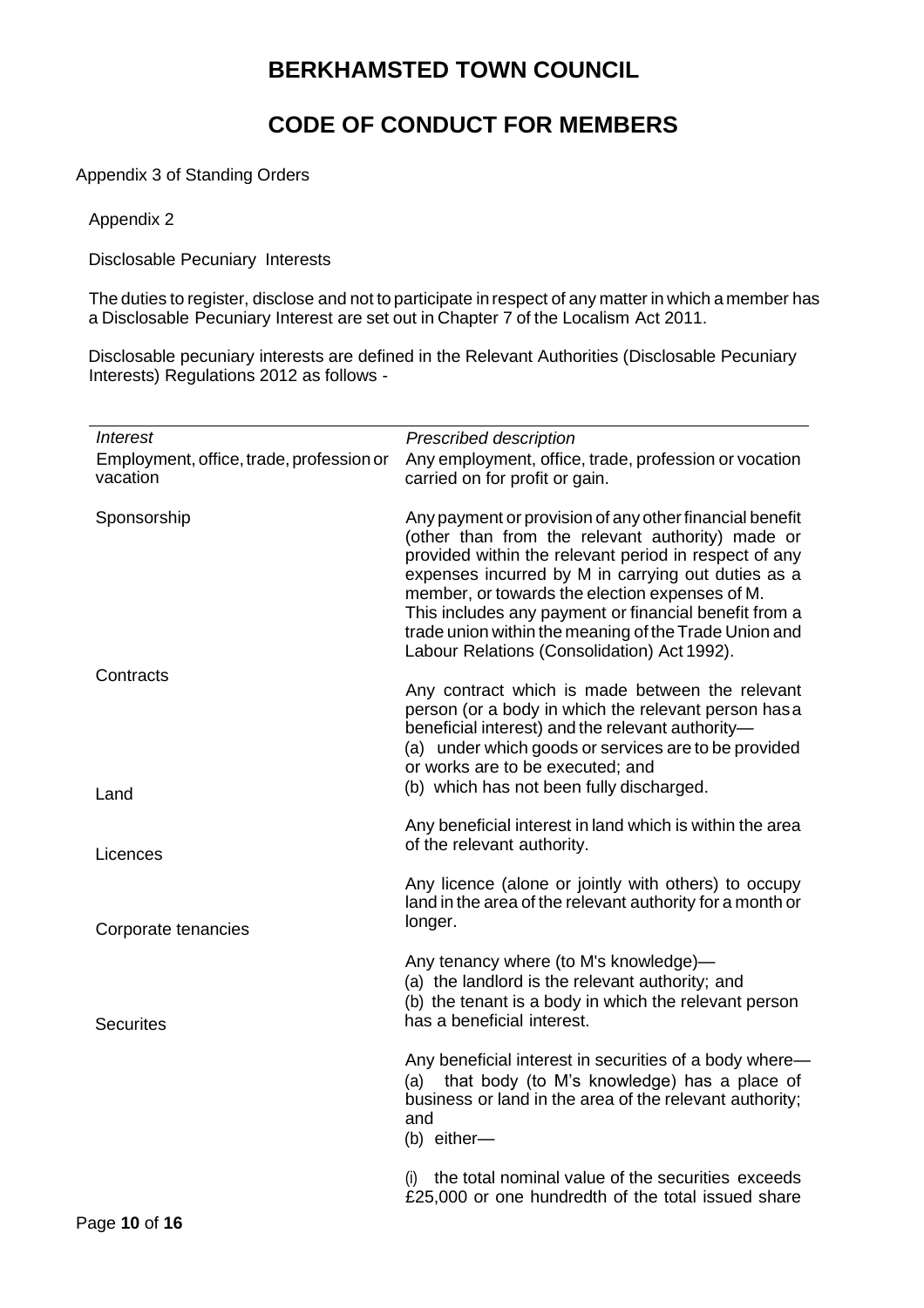# **CODE OF CONDUCT FOR MEMBERS**

Appendix 3 of Standing Orders

capital of that body; or

(ii) ifthe share capital of that body isof more than one class, thetotal nominal value ofthe shares of anyone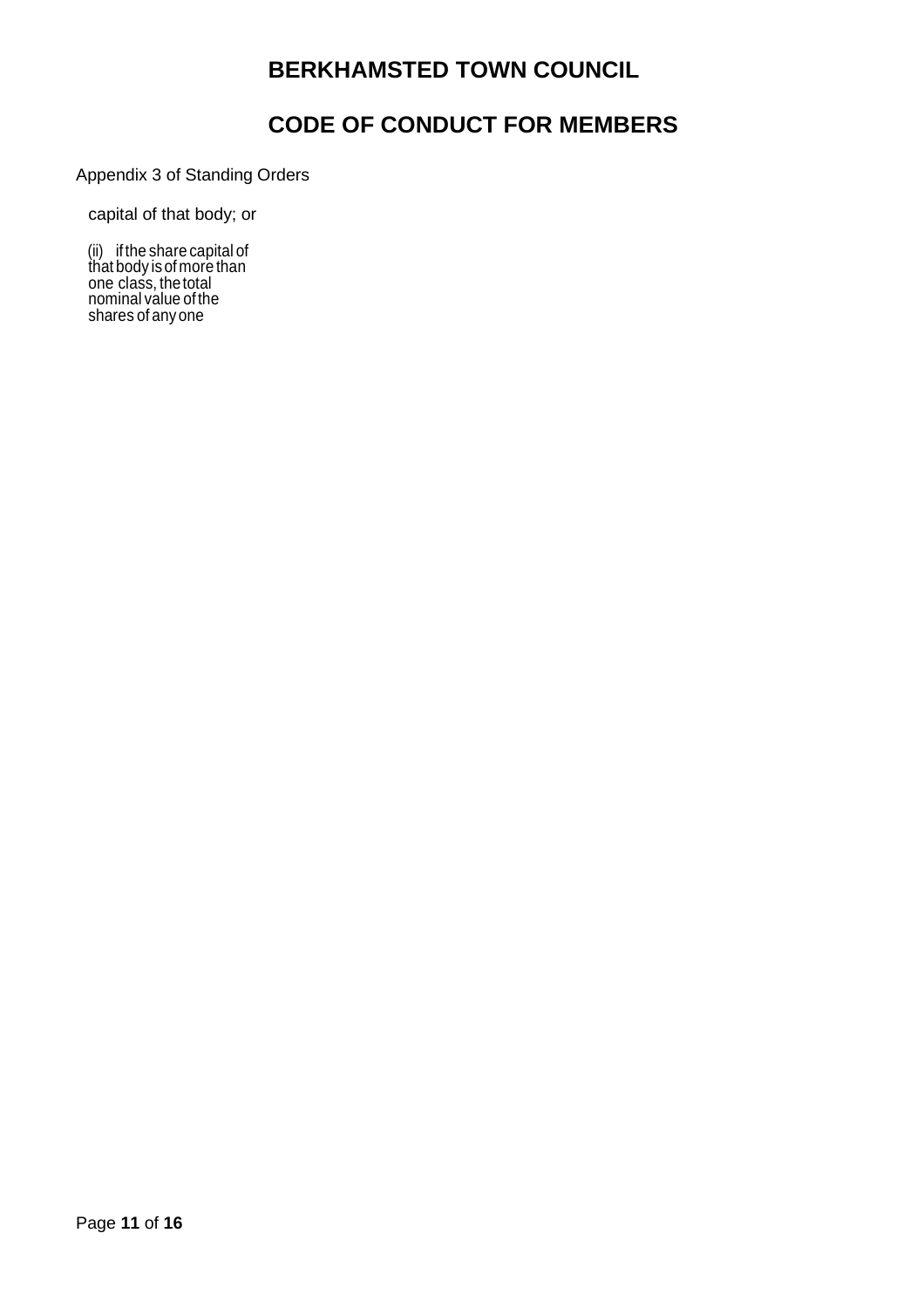### **CODE OF CONDUCT FOR MEMBERS**

Appendix 3 of Standing Orders

class in which the relevant person has a beneficial interest exceeds one hundredth of the total issued share capital of that class.

For this purpose —

"the Act" means the Localism Act 2011;

"body in which the relevant person has a beneficial interest" means a firm in which the relevant person is a partner or a body corporate of which the relevant person is a director, or in the securities of which the relevant person has a beneficial interest;

"director" includes a member of the committee of management of an industrial and provident society;

"land" excludes an easement, servitude, interest or right in or over land which does not carry with it a right for the relevant person (alone or jointly with another) to occupy the land or to receive income;

"M" means a member of a relevant authority;

"member" includes a co-opted member;

"relevant authority" means the authority of which M is a member;

"relevant period" means the period of 12 months ending with the day on which M gives a notification to the monitoring officer following their election or co-option forthe purposes of section 30(1) of the Act;

"relevant person" means M, or

M's spouse or civil partner, or a person with whom M is living as husband and wife, or as if they were civil partners,

"securities" means shares, debentures, debenture stock, loan stock, bonds, units of a collective investment scheme within the meaning of the Financial Services and Markets Act 2000 and other securities of any description, other than money deposited with a building society.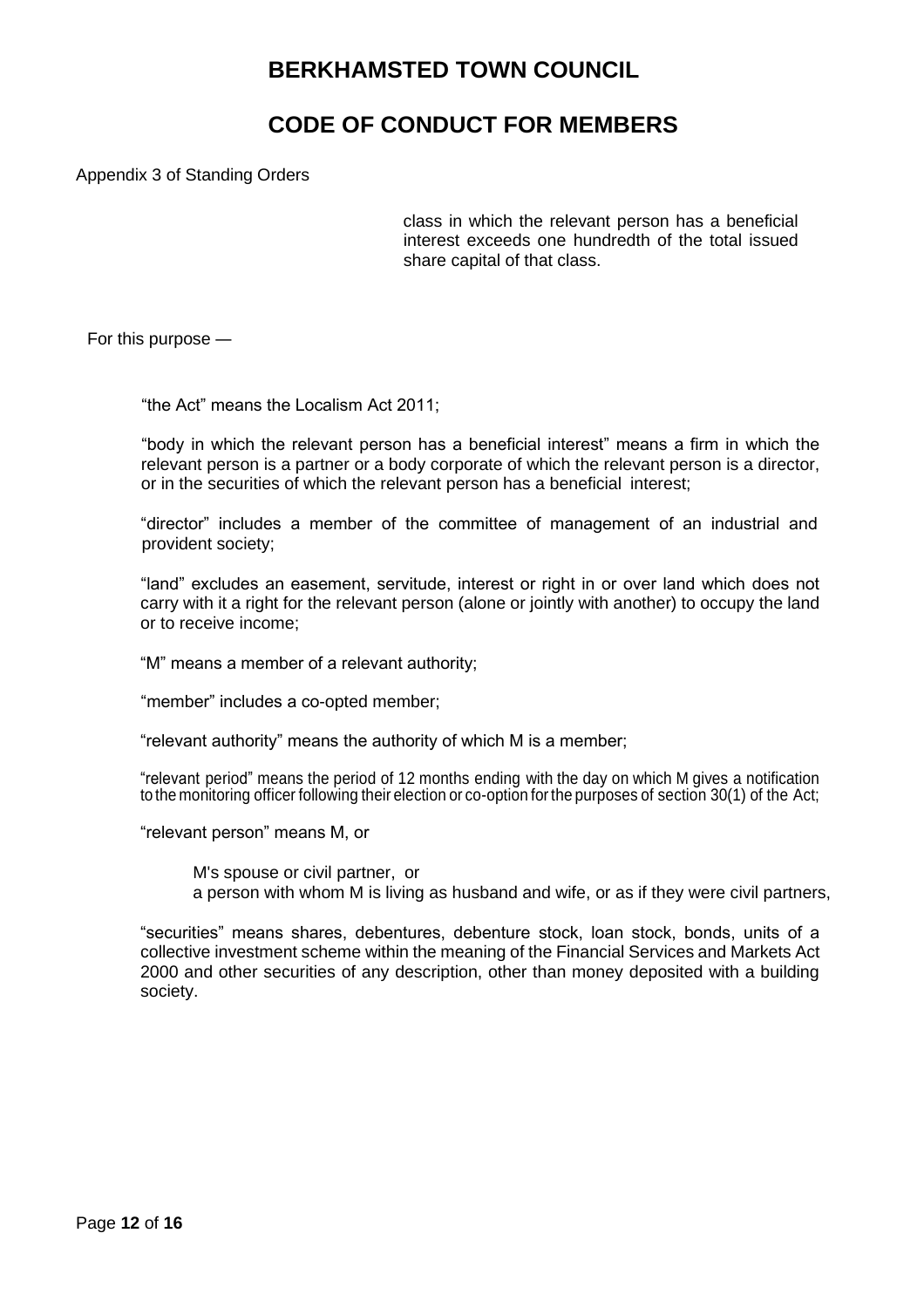### **CODE OF CONDUCT FOR MEMBERS**

Appendix 3 of Standing Orders

### **BERKHAMSTED TOWN COUNCIL** REGISTER

OF MEMBERS' INTERESTS **NOTICE OF** 

#### **INTERESTS**

*!, (full name)*

a Member of Berkhamsted Town Council

GIVE NOTICE that I have the following interests under the headings set out below which I am required to register under the Localism Act 2011 and under the Council's Code of Conduct

*(please put "None" where you do not have an interest under a particular heading):*

#### Disclosable Pecuniary Interests

Important note:

Under the Localism Act 2011 you must register not only your own interests under this heading, but also those of your husband or wife, civil partner, or of any person with whom you are living as husband and wife or as civil partners, if you are aware that they have such interests

- 1. Your employment, office, trade, profession or vocation carried on by you or a person referred to above for profit or gain.
- 2. Any payment or provision of any other financial benefit (other than from your Council) made or provided within the last 12 months in respect of expenses you have incurred in carrying out your duties as a member, or towards your election expenses. This includes any payment or financial benefit from a trade union within the meaning of the Trade Union and Labour Relations (Consolidation) Act 1992.
- 3. Any contract for goods, services or works which is made between you, or a person referred to above (or a body in which you or they have a beneficial interest) and your Council and which has not been fully discharged. *(please give sufficient details to identify* the *contract)*
- 4. Any land in the area of your Council in which you ora person referred to above has a beneficial interest including your residential address. *(please provide a description sufficient to identify the location)*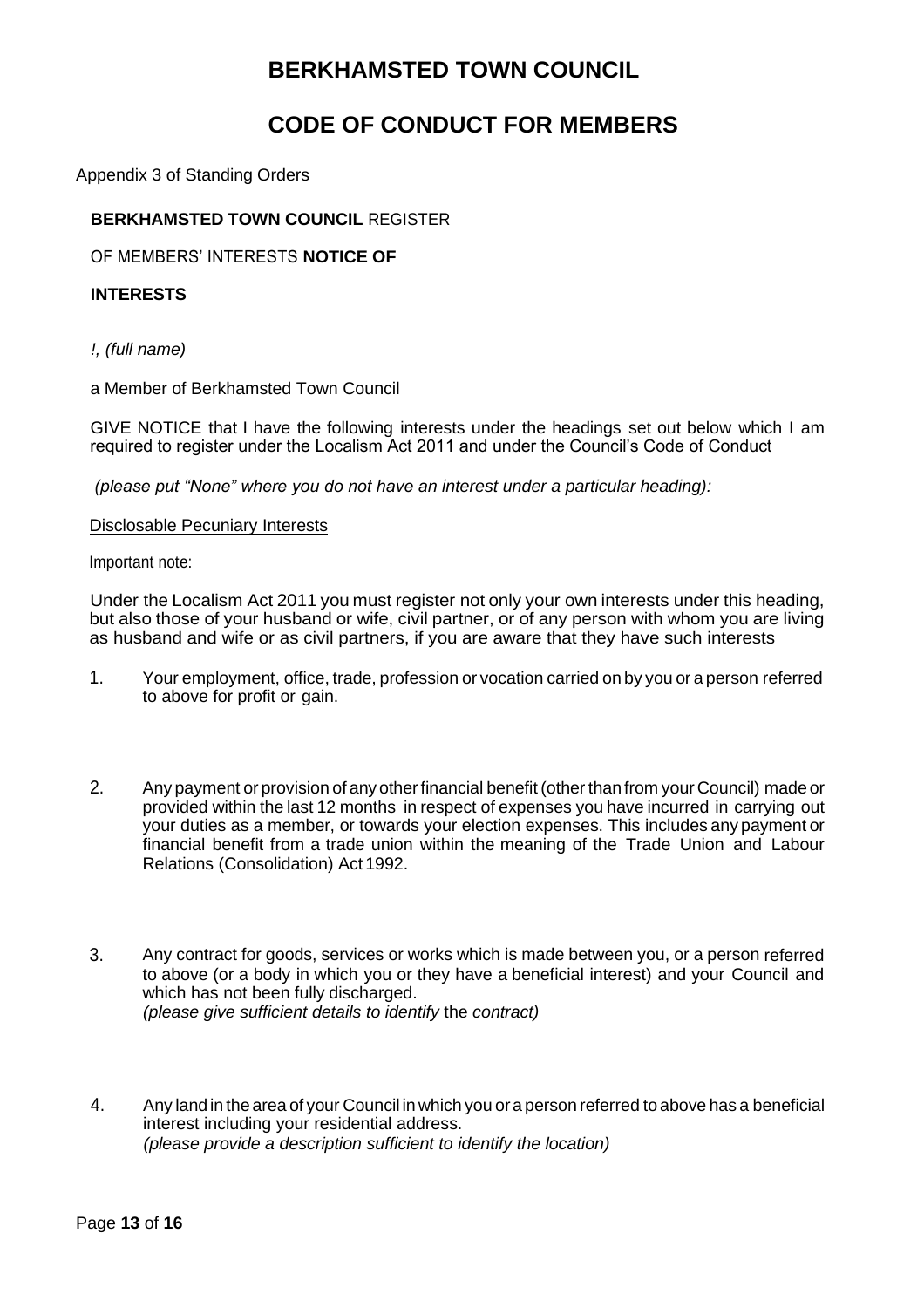# **CODE OF CONDUCT FOR MEMBERS**

Appendix 3 of Standing Orders

Any land in the area of your Council for which you or a person referred to above has a licence (alone or jointly with others) to occupy for a month or longer. *(please provide a description sufficient to identify the location)*

- 6. Any tenancy where to your knowledge the landlord is your Council and the tenant is a body in which you or a person referred to above has a beneficial interest
- 7. The name of any body in which you or a person referred to above has a beneficial interest in securities and you are aware has a place of business or land in the area of your Council; and either-

(a) the total nominal value of the securities exceeds £25,000 or one hundredth of the total issued share capital of that body; or

(b) if the share capital of that body is of more than one class, the total nominal value of the shares of any class in which you or a person referred to above has a beneficial interest exceeds one hundredth of the total issued share capital of that class.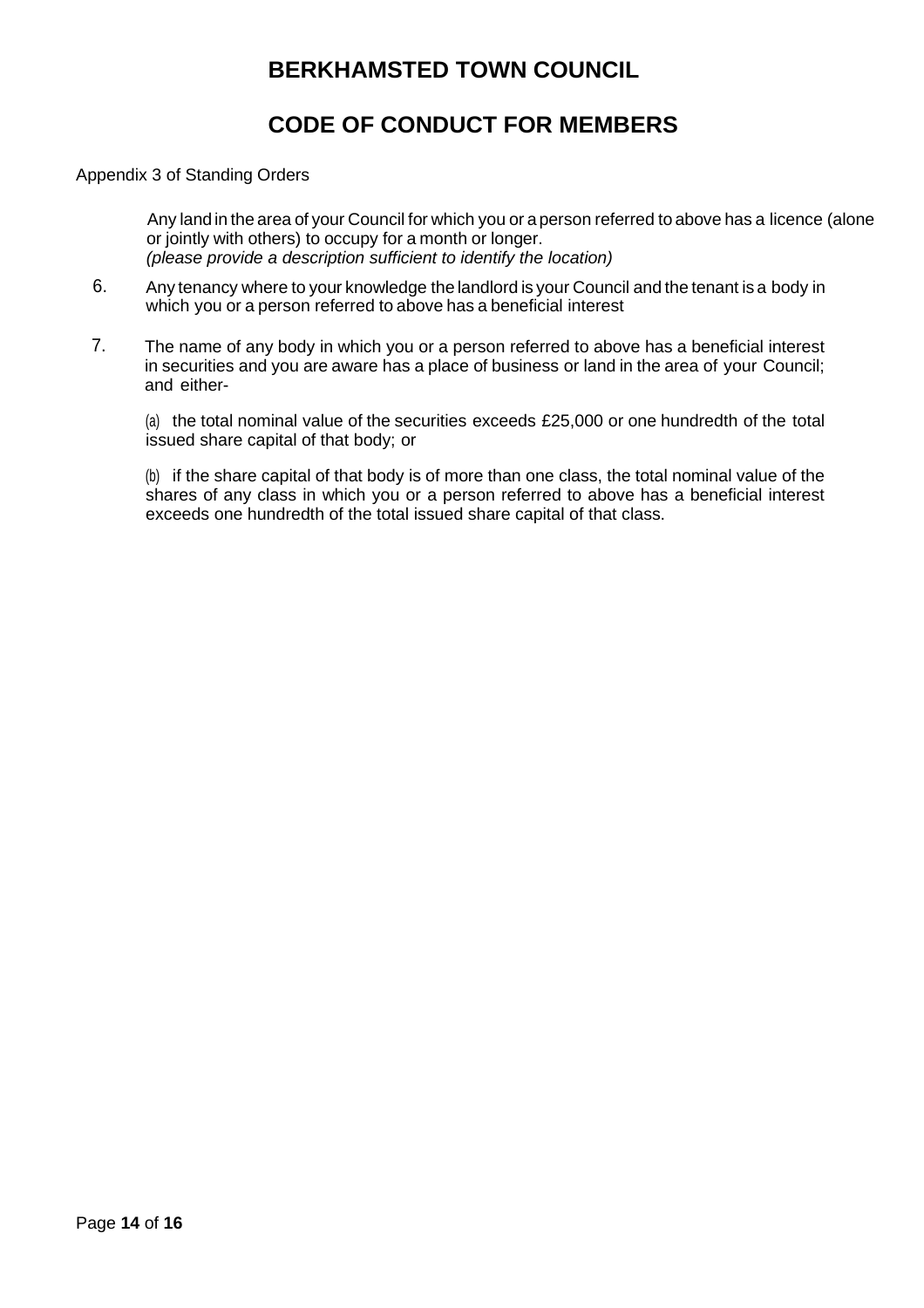### **CODE OF CONDUCT FOR MEMBERS**

Appendix 3 of Standing Orders

#### Other Personal Interests

You only have to register your own interests under this heading and do not need to include the interests of your husband or wife, or civil partner, or of any person with whom you are living as if husband or wife, or as civil partners.

- 1. The name of the person who employs or has appointed you, the name of any firm in which you are a partner, and the name of any company for which you are a remunerated director.
- 2. Your membership of or the fact that you are in a position of general control or management of any body :-
	- (a) to which you have been appointed or nominated by yourCouncil;
	- (b) exercising functions of a public nature;
	- (c) directed to charitable purposes
	- (d) one of whose principal purposes includes the influence of public opinion or policy (including any political party or trade union)
- 3. The name of any person from whom you have received a gift or hospitality with an estimated value of at least £25.

Signed Member

Date **Date** 

Signed Steven Baker, Monitoring Officer

Date

Page **15** of **16**